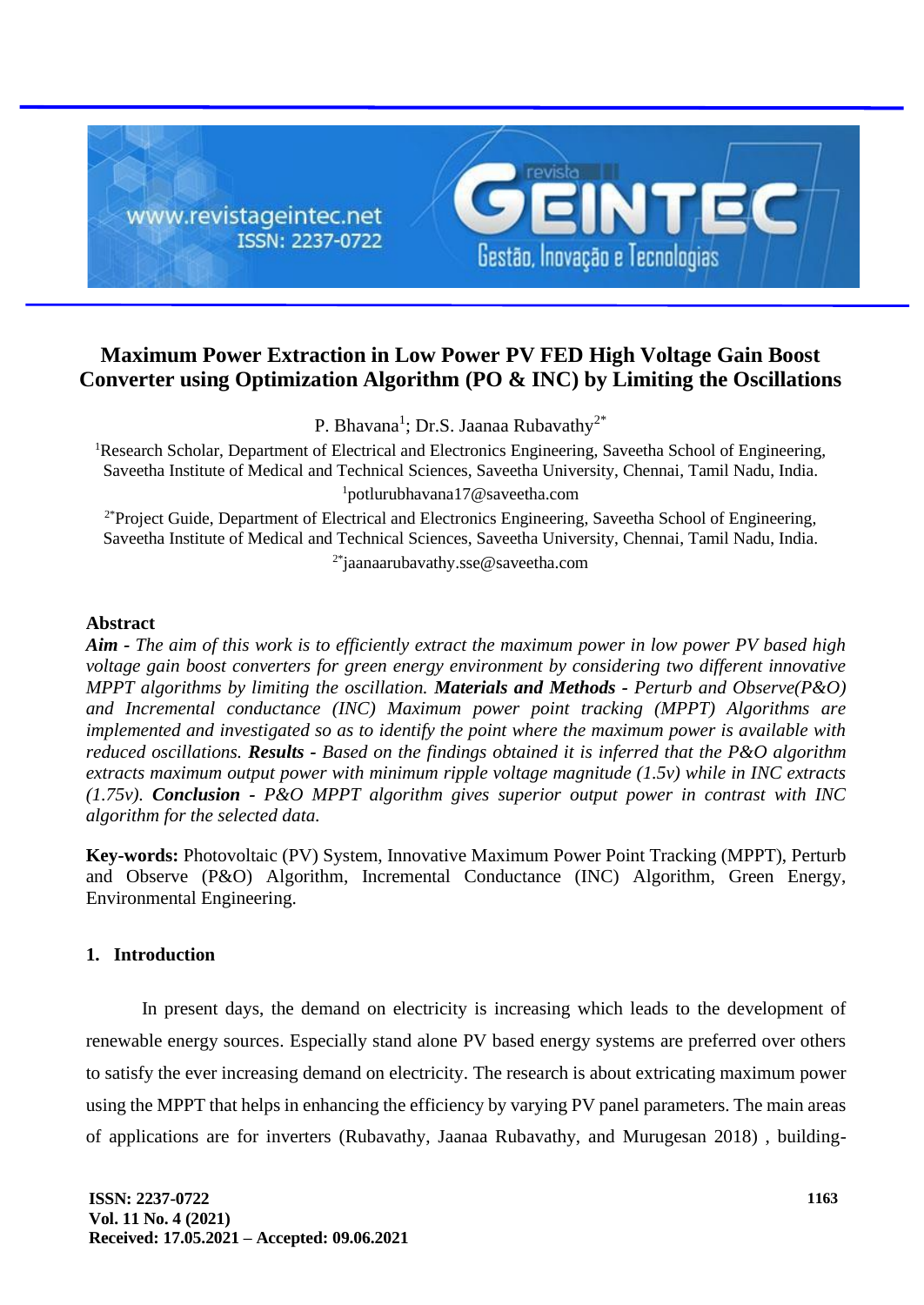related needs,battery based power systems, communications applications (Villalva, Gazoli, and Filho 2009); (Otmane, Malika, and Ihssane 2017).

As far as Renewable Energy is concerned, the literature on the area is growing. One crucial problem with any PV system is that the amount of maximum power generated is constantly changing with environmental conditions, chiefly with solar irradiance. If the solar irradiance is varied, the operating point of the PV array will move away from its maximum power point. To overcome this problem, a Maximum Power Point Tracking (MPPT) algorithm with DC-DC Boost converter discussed to increase the efficiency of the PV array. The clear idea of extracting maximum solar power (Islam et al. 2018) based on different MPPT is presented. Efficiency of solar cells has been increased by using the MPPT Algorithm as discussed (Han et al. 2019). The use of the diode model for PV modules using a combined analytical and numerical approach is presented by tracking maximum power using MPPT (Yahya-Khotbehsara and Shahhoseini 2018). Self predictive P&O based floating step size P&O method for PV systems is discussed (Kumar et al. 2018). so as to reduce the steady state terminal voltage oscillations. From the overall literature on PV based converter module, P&O MPPT algorithm tracks the maximum power efficiently.

Previously our team has a rich experience in working on various research projects across multiple disciplines (Sathish and Karthick 2020; Varghese, Ramesh, and Veeraiyan 2019; S. R. Samuel, Acharya, and Rao 2020; Venu, Raju, and Subramani 2019; M. S. Samuel et al. 2019; Venu, Subramani, and Raju 2019; Mehta et al. 2019; Sharma et al. 2019; Malli Sureshbabu et al. 2019; Krishnaswamy et al. 2020; Muthukrishnan et al. 2020; Gheena and Ezhilarasan 2019; Vignesh et al. 2019; Ke et al. 2019; Vijayakumar Jain et al. 2019; Jose, Ajitha, and Subbaiyan 2020). Now the growing trend in this area motivated us to pursue this project.

Extracting of Maximum power from the PV system is a demanding factor. The most commonly used MPPT algorithms for PV systems are Perturbation and Observation (P&O), Incremental conductance(INC) and Fuzzy logic based MPPT methods. In this paper P&O and INC MPPT algorithms are considered for analyzing the performance of PV fed high voltage gain boost converters to extract maximum power with minimum oscillations. In general P&O method is introduced to give power variation in PV modules by periodically measuring the PV output power and then it is compared with the previous power to track the maximum power efficiently. Whereas in INC the instantaneous and the incremental conductance of the PV array is compared to track the MPP with uniform step size. Hence the P&O and INC algorithms are studied and implemented because of their simplicity and require less time to track the maximum power.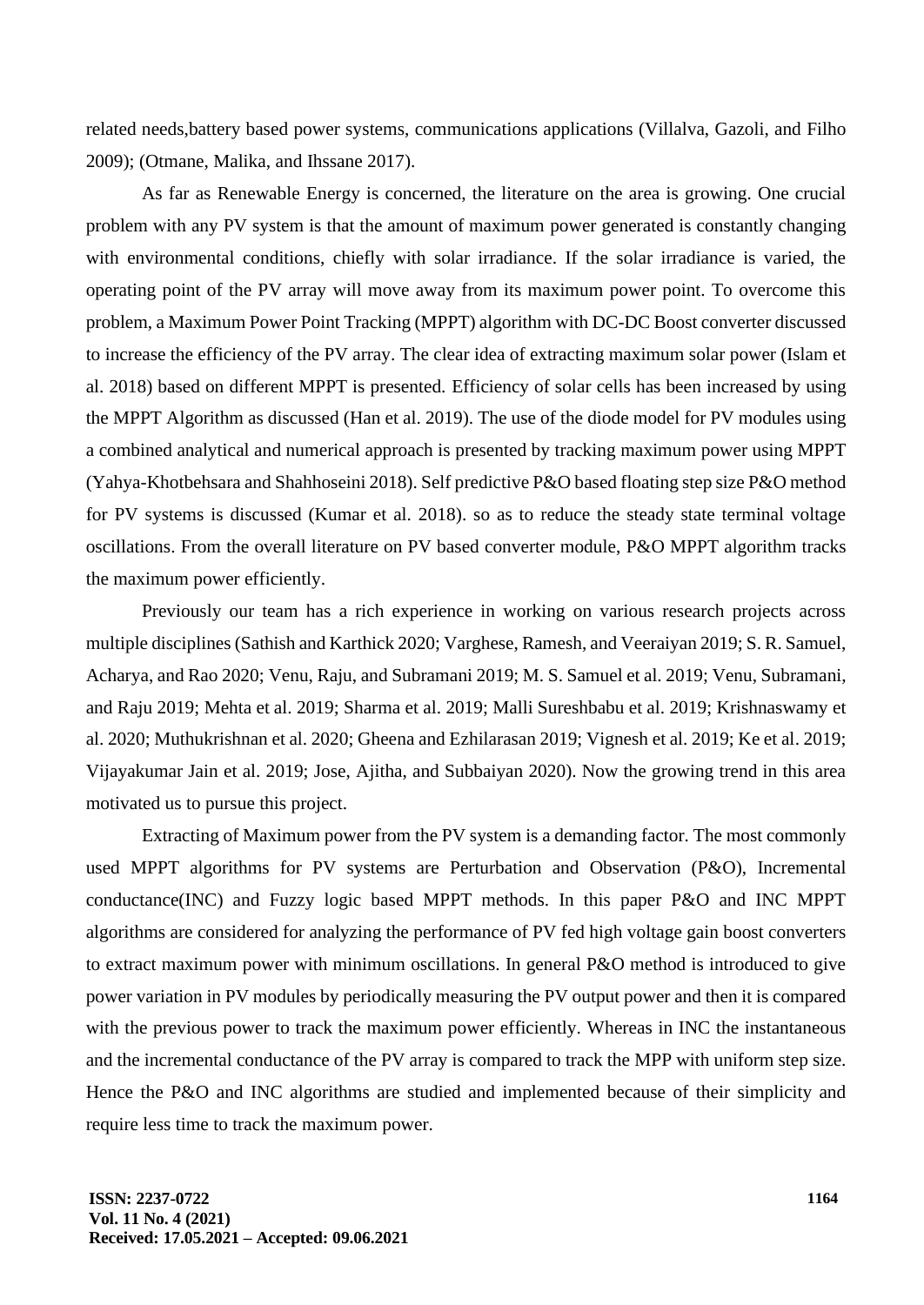### **2. Materials And Methods**

This study was conducted in a Power Electronics Lab at Saveetha school of Engineering. Sample size was calculated using previous literature (Yıldırım 2020). In this work there are no human or animal samples used so no ethical approval is required. Two algorithms are considered  $\&$  its sample size is calculated using GPower Software. Based on this, it is determined that 7 samples for each group so total samples taken are 14. GPower setting parameters: Statistical test - difference between two independent means,  $\alpha - 0.05$ , G Power - 0.8016, effect size-1.41, mean INC- 0.9127, mean PO-0.8745, sd-0.2701147. The system is simulated using the MATLAB simulink model.

Solar photovoltaic (PV) energy is one of the most feasible environmentally friendly power sources, considered less contaminated than fossil energy. The PV model is designed using a single diode model with shunt and series resistance as shown in Fig. 1 (Yıldırım 2020; Gules et al. 2008; Pakkiraiah and Durga Sukumar 2017; Siouane, Jovanović, and Poure 2018; Eltamaly and Abdelaziz 2019). The Current -Voltage (I-V) characteristics of a single diode PV model can be described by the following Equations (1-3). The PV cell output current is calculated by equation [1], where  $I_{PH}$  is photogenerated controlled circuit,  $I_D$  is the current in the diode equation,  $R_S$  is the shunt resistance,  $R_{SH}$  is the shunt resistance can be expressed with the following equations:

$$
I_{PV} = I_{PH} - I_D - I_{SH} \tag{1}
$$

$$
I_D = I_O \left( e \frac{q(V + I_{PV}R_S)}{a\gamma T} - 1 \right)
$$
 [2]

$$
I_{SH} = \frac{V + I_{PV} R_S}{R_{SH}} \tag{3}
$$



The PV array is built of strings of PV modules connected in parallel. Each string consists of modules connected in series which allows modelling of a variety of preset PV modules available from national renewable energy laboratory system advisor model as well as user defined PV module. Input  $1 =$  sun irradiance, in W/m2, and Input  $2 =$  cell temperature, in deg.C. Module data are as follows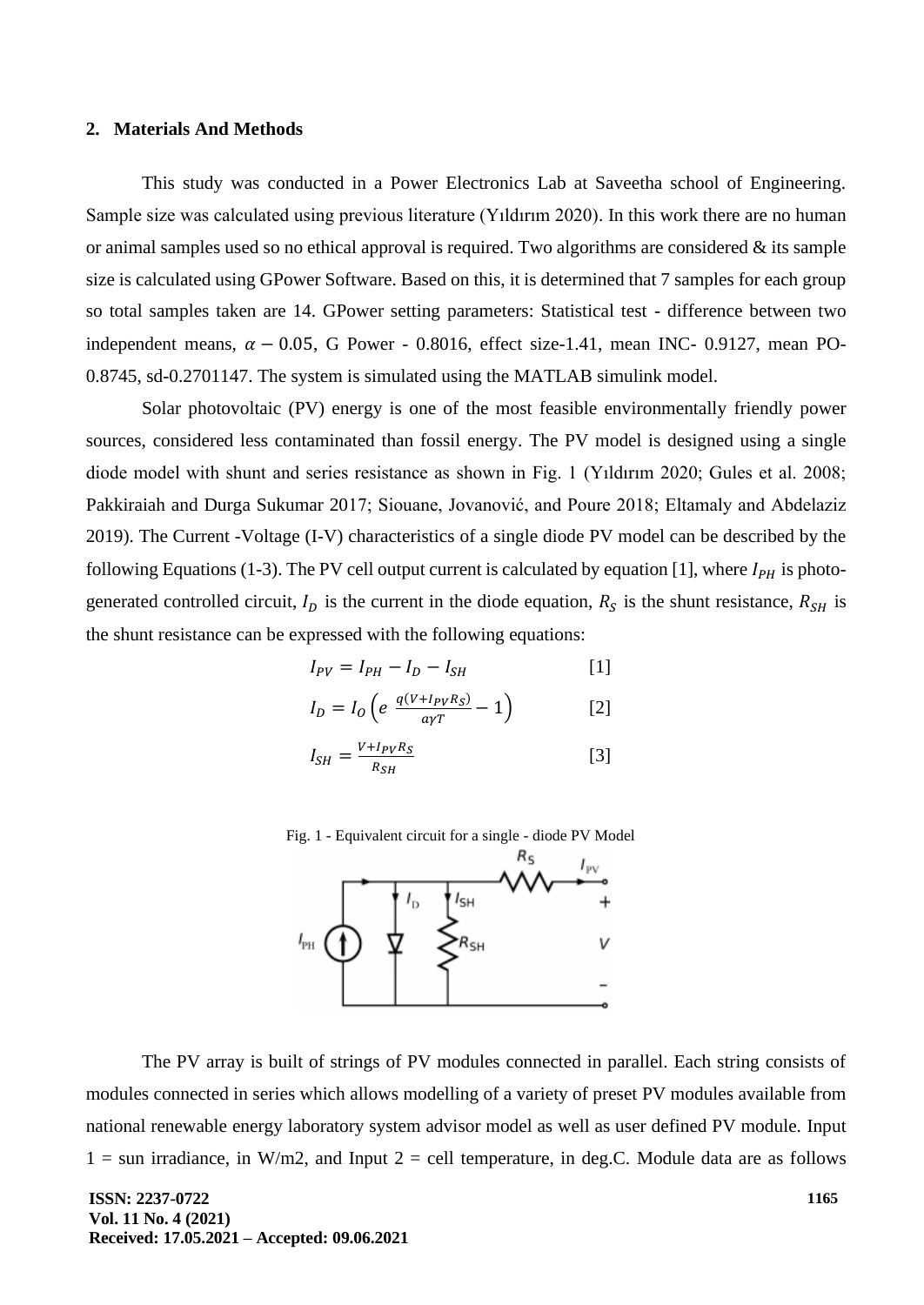Maximum Power(W)=250.205, open circuit voltage Voc (V)=37.3, Voltage at maximum power point Vmp (V)=30.7, Temperature coefficient of  $Vec$ %/deg.C)= -0.36901, Cells per module(NCell)=60, short-circuit current Isc (A)=8.66, Current at maximum power point Imp (A)=8.15, Temperature coefficient of Isc  $(\frac{\%}{\text{deg.C}})=0.086998$ , Temperature=25, Insolation (G)=1000.

Perturb & Observe Algorithm is one of the widely used MPPT algorithms due to its simplicity. P&O is implemented and analysed under varying insolation conditions (Ali et al. 2020). The main objective is to adjust the solar panel output to extract maximum possible output power with reduced oscillations and transfer it efficiently to the load circuit P&O firstly it starts sensing the voltage and current and calculates the power. Secondly , it compares the power and voltages of the present instant with the previous instant. The flow chart for the P  $&$  O MPPT algorithm is given(Yildirim 2020) in the following Fig. 2.



Incremental conductance algorithm is also the maximum power point tracking (MPPT) algorithm. It uses the ratio of the output power of the solar panel to the output voltage of the solar panel, which is also called the slope. This algorithm finds the MPP where the value of the slope is equal to the zero. Under varying insolation conditions the peak power is not efficiently traced. The flowchart of INC algorithm(Banu, Beniuga, and Istrate 2013) is shown in Fig.3.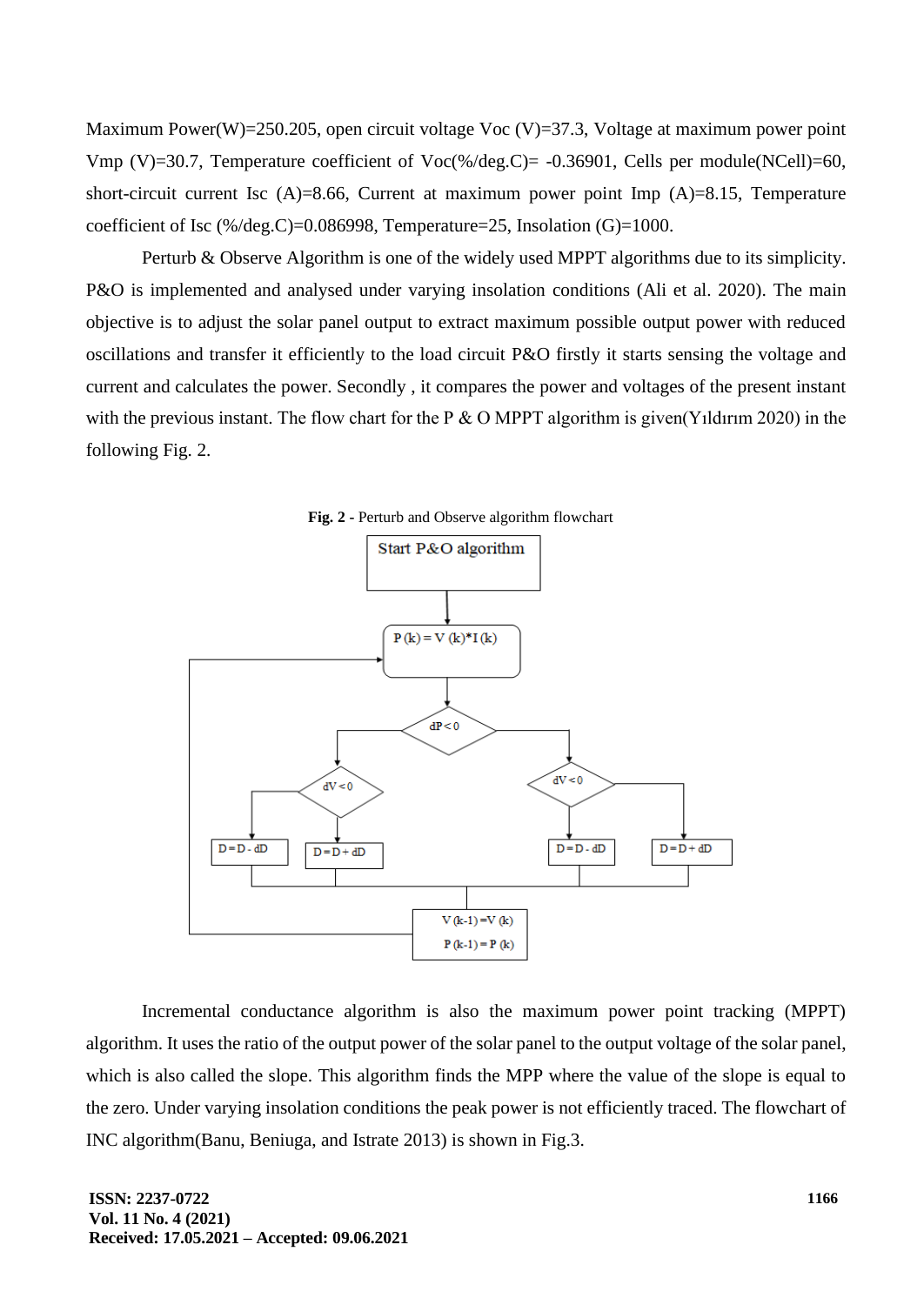Fig. 3 - Incremental Conductance algorithm flowchart



The proposed system has been tested in the MATLAB/Simulink environment, and the results are verified by changing the value of insolation. The variations in the output power in both the algorithms are presented in Table 1, which show that the proposed P&O algorithm tracks the maximum output power with minimum oscillations than the existing incremental conductance method (INC).

| Insolation(G) | Temperature(T) | Perturb & Observe attained<br><b>output Power</b> | <b>Incremental Conductance attained</b><br><b>output Power</b> |  |  |  |  |
|---------------|----------------|---------------------------------------------------|----------------------------------------------------------------|--|--|--|--|
| 1000,800,600  | 25             | 83.35                                             | 83.27                                                          |  |  |  |  |
| 800,600,500   | 15             | 87.07                                             | 83.27                                                          |  |  |  |  |
| 900,600,400   | 10             | 88.98                                             | 88.79                                                          |  |  |  |  |
| 800,700,400   | 15             | 86.9                                              | 87.19                                                          |  |  |  |  |
| 900,700,500   | 15             | 87.07                                             | 87.14                                                          |  |  |  |  |
| 900,700,500   | 20             | 85.27                                             | 85.11                                                          |  |  |  |  |
| 900,500,400   | 10             | 88.98                                             | 88.79                                                          |  |  |  |  |

Table 1 - Simulation results of P&O and INC algorithm

SPSS software is used for statistical analysis of P&O and INC algorithms. The independent variable is insolation and the dependent variable is output power. Two independent group analysis tests are carried out to determine the maximum output power in both algorithms.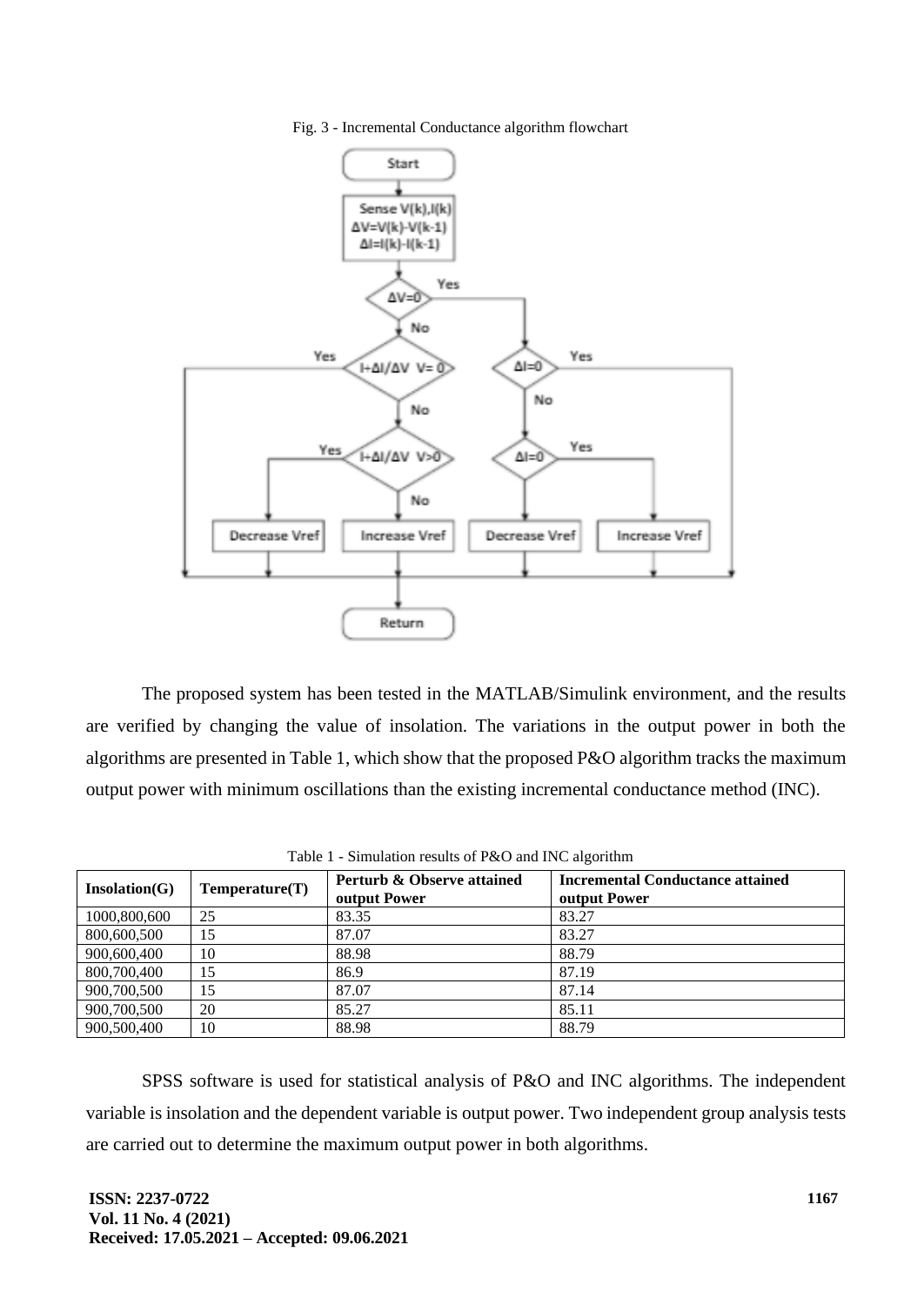### **3. Results**

Fig. 4 depicts the Output current, voltage and power waveforms in a system with P&O MPPT and the expanded view of output voltage is shown in Fig. 5. Similarly, Fig.6 depicts the Output current, voltage and power waveforms in a system with INC MPPT and the expanded view of output voltage is shown in Fig. 7. An Incremental Conductance algorithm is used to shift the operating point of the system to that particular voltage level. It is found that there is some loss of power due to this incremental conductance and hence fails to track the power under fast varying atmospheric conditions. But the  $P \&$ O algorithm is used to track the power efficiently by shifting the operating point to a particular voltage level. Hence P&O is found to be better than INC because of its simplicity.



Fig. 4 - Simulation results with PO algorithm with output power of 301.3W, Output Voltage of 205V and Current of 0.7A

Fig. 5 - Expanded View of Output Voltage in PO algorithm with a ripple magnitude of 1.5V. The oscillations around maximum power point leads to more losses, resulting in reduction in efficiency of the system. Hence, it is observed that P&O extracts maximum power (301.3W) with minimum oscillations(1.5V) in voltage than INC method (297.8W)



**ISSN: 2237-0722 Vol. 11 No. 4 (2021) Received: 17.05.2021 – Accepted: 09.06.2021**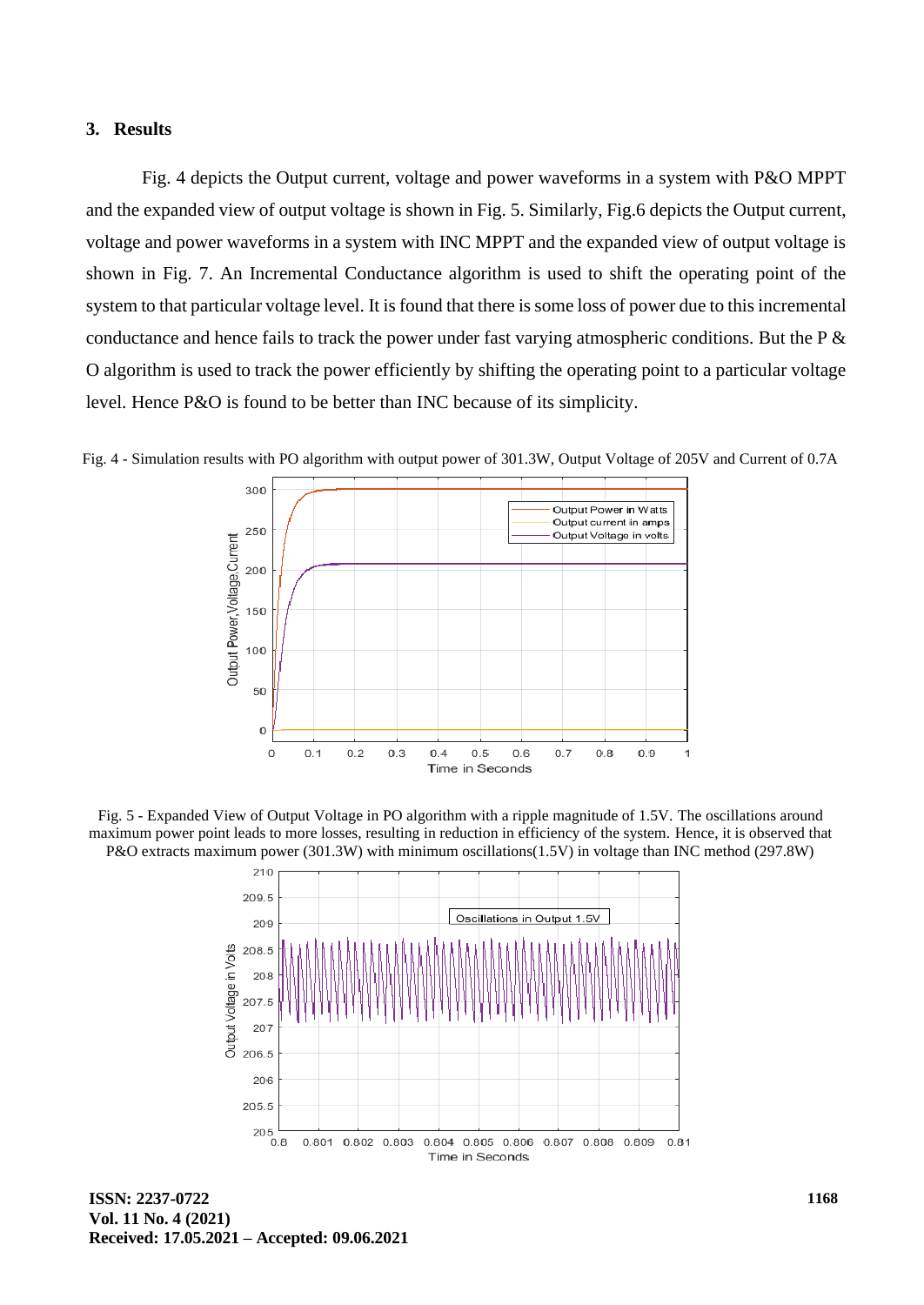Fig. 6 - Simulation results with INC algorithm with output power of 297.8W, Output Voltage of 203.9V and Current of 0.7A





In performing statistical analysis of 7 samples, P&O obtained 1.99 standard deviation with 0.75 standard error while INC controller obtained 2.36 standard deviation with 0.89 standard error (Table 2). The significance value is smaller and is equal 0.353. With respect to changes in solar irradiation (independent variable) the corresponding load power (dependent variable).

Table 2 - T-test comparison of P&O and INC MPPT algorithm by varying insolation 250 to 1000 and temperature 10 to 25. P&O has a mean value of 86.8029 which is greater than INC. INC has a mean value of 86.2229

| <b>Group Statistics</b> |                          |  |         |                   |                                         |  |
|-------------------------|--------------------------|--|---------|-------------------|-----------------------------------------|--|
|                         | <b>GROUPS</b>   N   Mean |  |         |                   | <b>Std. Deviation   Std. Error Mean</b> |  |
| <b>Output Power</b>     | PO                       |  | 86.8029 | 1.99599           | 0.75441                                 |  |
|                         | <b>INC</b>               |  |         | 86.2229   2.36763 | 0.89488                                 |  |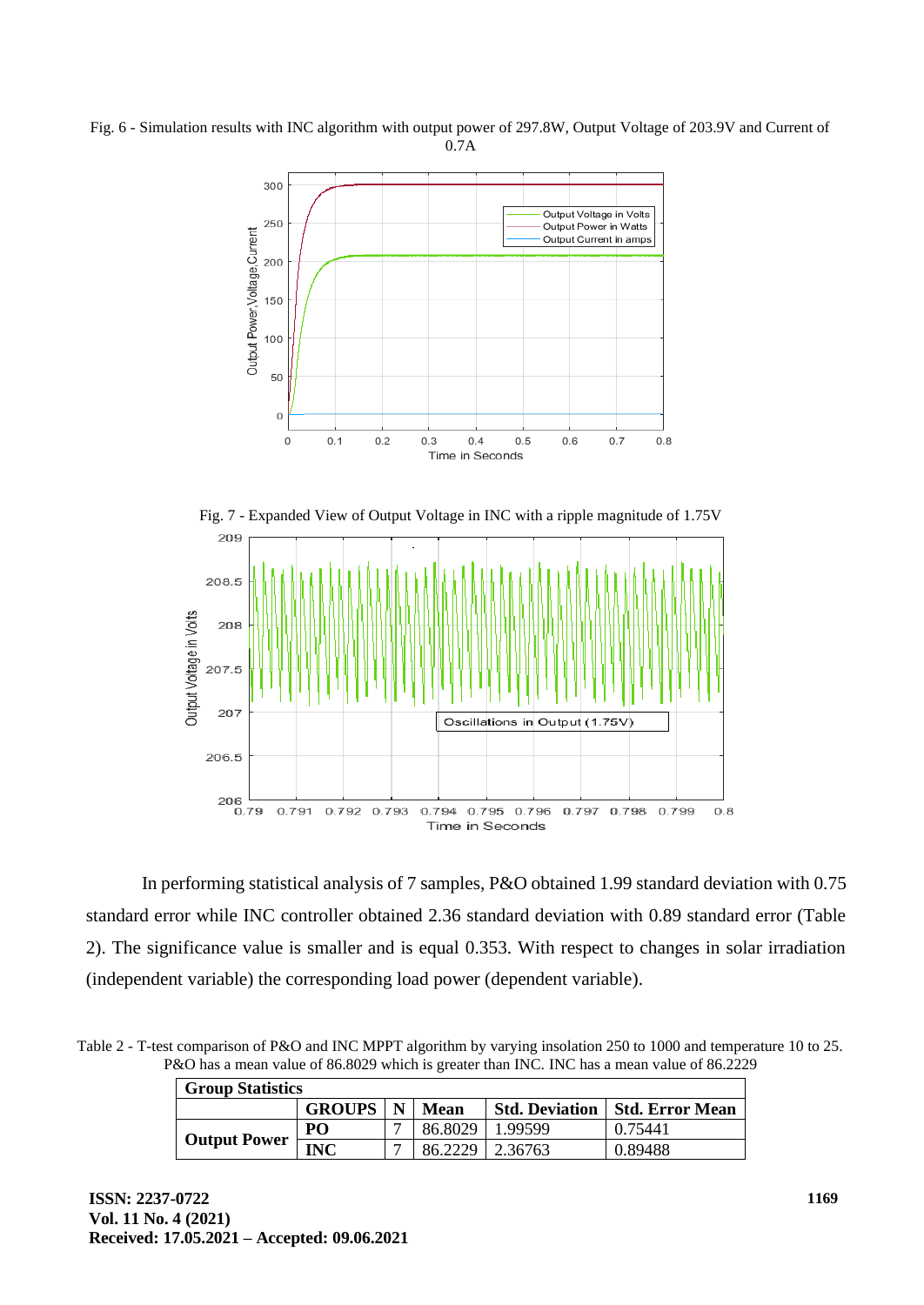Table 2 T-test comparison of P&O and INC MPPT algorithm by varying insolation 250 to 1000 and temperature 10 to 25. P&O has a mean value of 86.8029 which is greater than INC. INC has a mean value of 86.2229. Table 3 Independent Samples test: The independent sample test has been carried out and has a significant difference in output power between P&O and INC algorithms. There is a significance difference between the two groups since p<0.05(t value is 0.496 and mean difference is 0.58000).

Table 3 - Independent Samples test: The independent sample test has been carried out and has a significant difference in output power between P&O and INC algorithms. There is a significance difference between the two groups since p<0.05(t value is 0.496 and mean difference is 0.58000)

| <b>Independent Sample Test</b>                 |                                          |      |                                     |      |        |                        |                                      |                                             |                                                        |              |
|------------------------------------------------|------------------------------------------|------|-------------------------------------|------|--------|------------------------|--------------------------------------|---------------------------------------------|--------------------------------------------------------|--------------|
| <b>Levene's Test for Equality of Variances</b> |                                          |      | <b>T-test for Equality of Means</b> |      |        |                        |                                      |                                             |                                                        |              |
|                                                |                                          | F    | Sig.                                | t    | df     | $Sig. (2 -$<br>tailed) | <b>Mean</b><br><b>Differe</b><br>nce | <b>Std. Error</b><br><b>Difference</b><br>s | 95% confidence<br>Interval of the<br><b>Difference</b> |              |
|                                                |                                          |      |                                     |      |        |                        |                                      |                                             | Lower                                                  | <b>Upper</b> |
| Output<br><b>Power</b>                         | Equal<br><b>Variances</b><br>assumed     | .933 | .353                                | .496 | 12     | .629                   | .58000                               | 1.17045                                     | $-1.97019$                                             | 3.13019      |
|                                                | Equal<br><b>Variances</b><br>not assumed |      |                                     | .496 | 11.666 | .629                   | .58000                               | 1.17045                                     | $-1.97830$                                             | 3.13830      |

Fig. 8 - Comparison of PO and INC MPPT algorithm in terms of Mean output power. The Mean output power of PO is better than INC and the standard deviation of PO is slightly better than INC. X-axis: PO vs INC algorithm Y-axis: mean output power of detection  $\pm 1$  SD



**ISSN: 2237-0722 Vol. 11 No. 4 (2021) Received: 17.05.2021 – Accepted: 09.06.2021**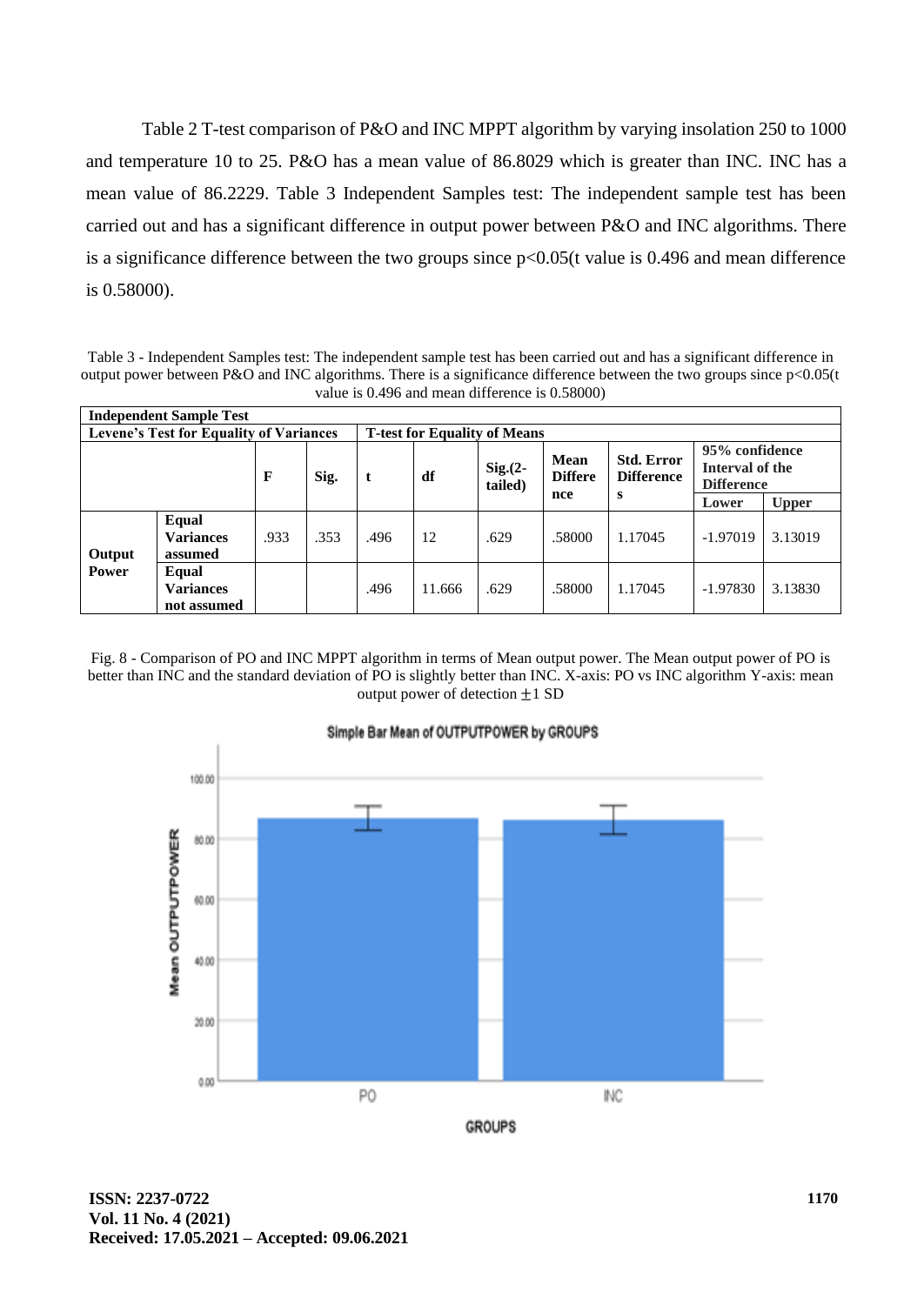From Fig. 8, it shows the comparison of output of two groups for extracting maximum power of P&O (301.3W) compared with INC (297.8W). P&O appears to produce more consistent results with standard deviation ranging from (82-90).

## **4. Discussions**

P&O and INC algorithms are implemented and its maximum power output is analysed and compared. P&O has better output power when compared to the INC algorithm.

Based on the previous literature study, the comparative analysis of fuzzy and P&O PWM techniques have been carried out and it is found that P&O has maximum power(1300W) extraction than a fuzzy based system which extracts 1200W (Liu and Wang 2011; Ali et al. 2020; Wu, Li, and Li 2017). A detailed theoretical (97.9%) and experimental comparison of the two P&O implementation techniques on basis of system stability the experimental P&O gives better performance (99%) for pumping applications (Elgendy, Zahawi, and Atkinson 2012). In (Pilakkat and Kanthalakshmi 2020) the simulation results validate the efficient maximum power point tracking characteristics of ABC-PO algorithm(325V) over ABC algorithm(320V) for a grid connected network. In (Mendez et al. 2020), the proposed system achieved to reduce the power loss in PSO (33.8%) when compared to classic P&O (36.48%).

The simulation results show that the FL based MPPT can track the MPP with better results as compared to the conventional (P&O) and (InC) algorithms in terms of accuracy, (Al-Gizi and Al-Chlaihawi 2016). A New Neural Network based MPPT (149.98W) has better results when compared to P&O (149.66W) and INC (149.97W). In (Harrag et al. 2017) the results demonstrate the high performances of neural network MPPT controllers analyzed under fast changing insolation, response time and overshoot power (0.04 s, 3W).

Even with more developments in PV based MPPT, there is reduction in output power and conversion efficiency with considerable oscillations around the peak point. The efficiency of solar cells are reduced due to variations in areas with poor climate conditions that may not favor the use of solar panels (Hashim et al. 2018). The value of output current and voltage waveforms will also increase if the converter capacitance and inductance value increases and vice versa. If these L and C values are chosen to be small, it is possible to maintain minimum oscillation as well as the tracking speed and accuracy of the system can be improved under step changes in irradiance.

Our institution is passionate about high quality evidence based research and has excelled in various fields (Vijayashree Priyadharsini 2019; Ezhilarasan, Apoorva, and Ashok Vardhan 2019;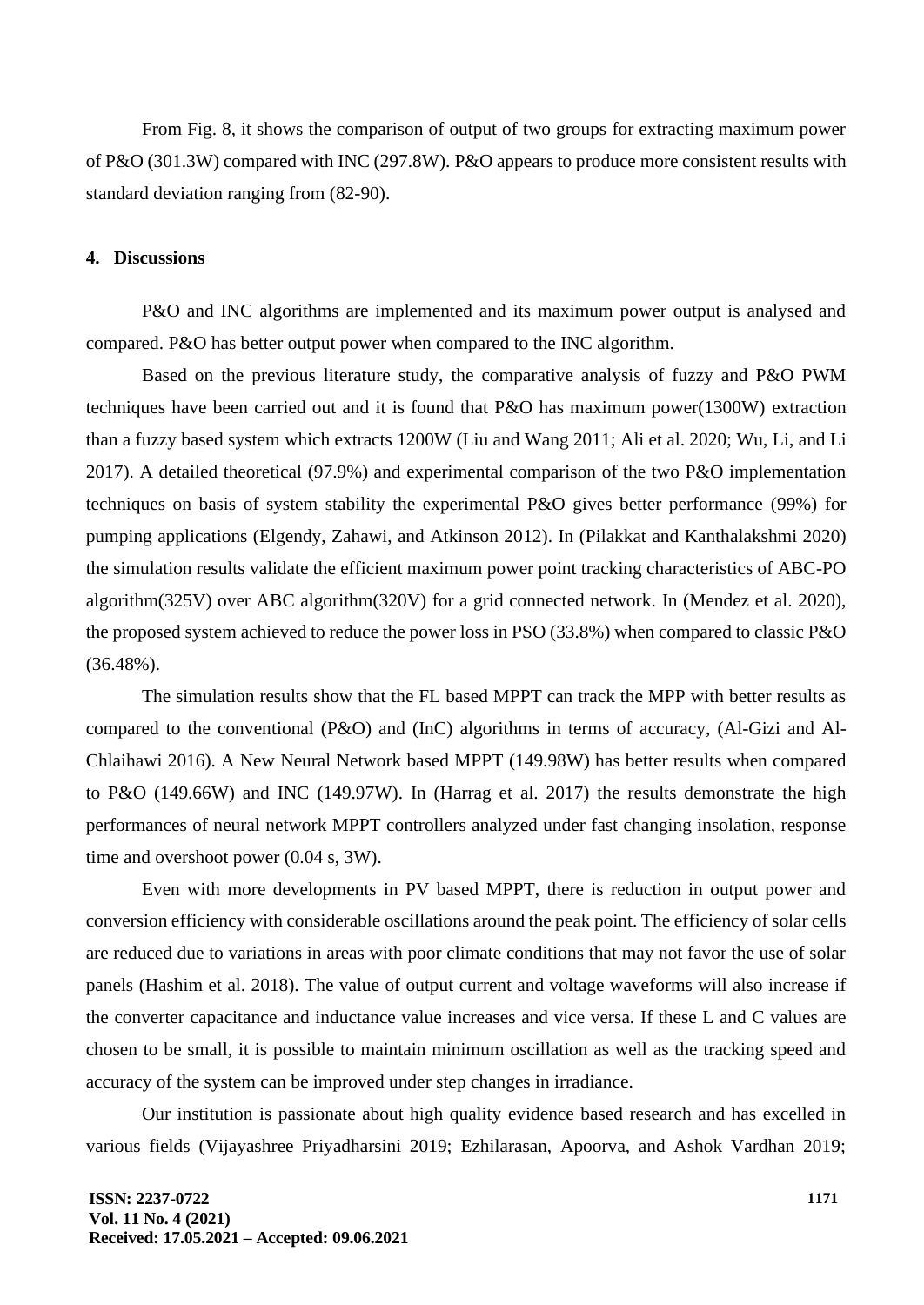Ramesh et al. 2018; Mathew et al. 2020; Sridharan et al. 2019; Pc, Marimuthu, and Devadoss 2018; Ramadurai et al. 2019). We hope this study adds to this rich legacy.

Artificial Intelligence based MPPTs are becoming popular nowadays to track the maximum power efficiently. Out Of which Artificial Neural Network (ANN) is preferred over others because it is not required to solve the complex equations which relates different environmental conditions such as solar irradiance, solar temperature and total resistance.

# **5. Conclusion**

Based on the simulation results, the proposed system (P&O) has better output power of 301.3w with 1.5V oscillation compared to INC of 297.8w with 1.75V oscillations for the selected data.

# **Declarations**

Conflicts of Interest: No conflict of interest in this manuscript.

# **Author Contributions**

Author PB was involved in data collection, data analysis and manuscript writing. Author SJR was involved in conceptualization, data validation and critical review of manuscripts.

## **Acknowledgements**

The authors would like to express their gratitude towards Saveetha School of Engineering, Saveetha Institute of Medical and Technical Sciences (Formerly known as Saveetha University) for providing the necessary infrastructure to carry out this work successfully.

**Funding:** We thank the following organizations for providing financial support that enabled us to complete the study.

- 1. Chipontime Technologies pvt.Ltd., Bangalore, India.
- 2. Saveetha University
- 3. Saveetha Institute of Medical and Technical Sciences
- 4. Saveetha School of Engineering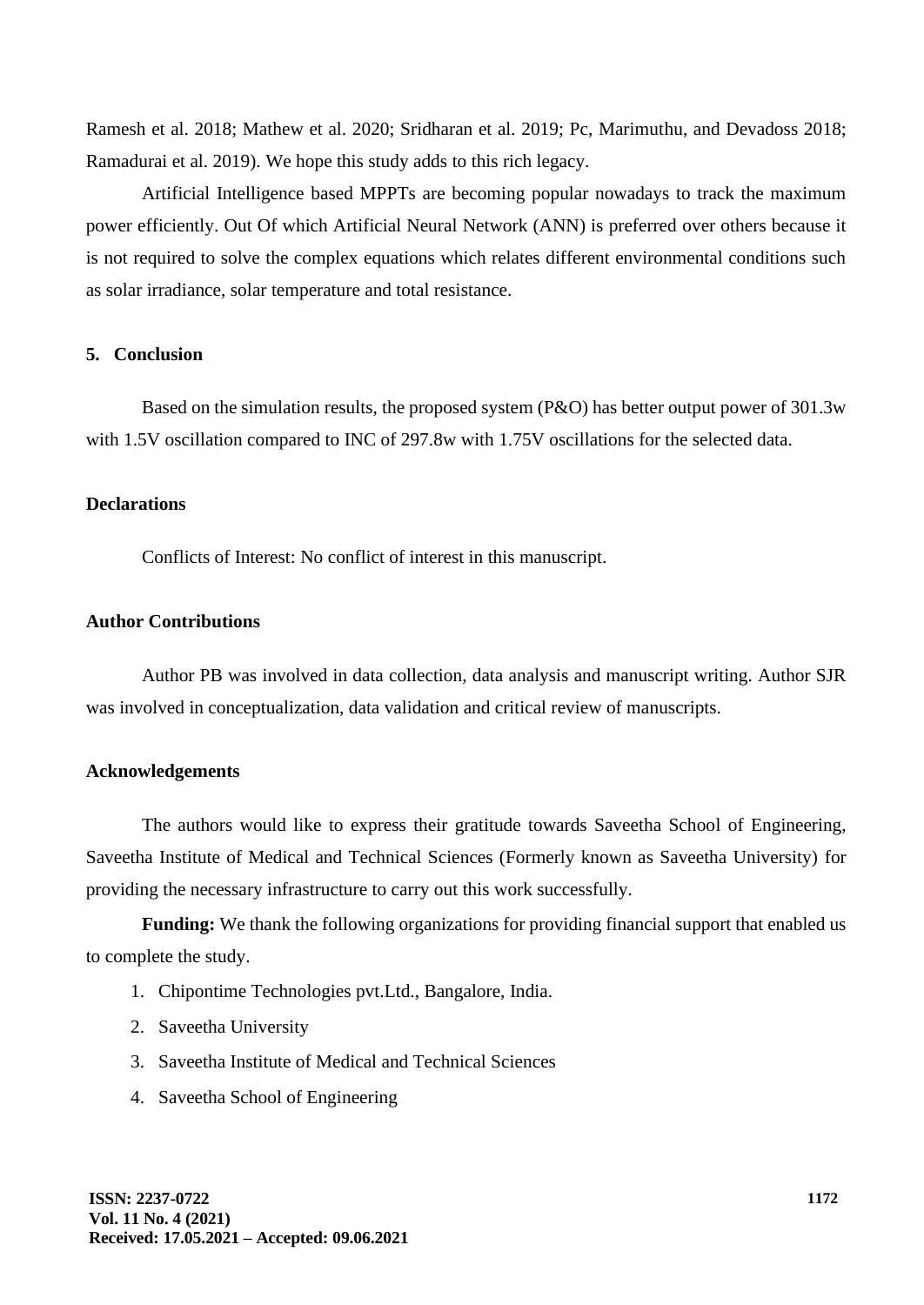# **References**

Al-Gizi, Ammar Ghalib, and Sarab Jwaid Al-Chlaihawi. 2016. "Study of FLC Based MPPT in Comparison with P&O and InC for PV Systems." *2016 International Symposium on Fundamentals of Electrical Engineering (ISFEE)*. https://doi.org/10.1109/isfee.2016.7803187.

Ali, Mustafa M., Abdel‐raheem Youssef, Ahmed S. Ali, and G. T. Abdel‐Jaber. 2020. "Variable Step Size PO MPPT Algorithm Using Model Reference Adaptive Control for Optimal Power Extraction." *International Transactions on Electrical Energy Systems*. https://doi.org/10.1002/2050-7038.12151.

Banu, Ioan Viorel, Razvan Beniuga, and Marcel Istrate. 2013. "Comparative Analysis of the Perturband-Observe and Incremental Conductance MPPT Methods." *2013 8th International Symposium on Advanced Topics in Electrical Engineering (ATEE)*. https://doi.org/10.1109/atee.2013.6563483.

Elgendy, Mohammed A., Bashar Zahawi, and David J. Atkinson. 2012. "Assessment of Perturb and Observe MPPT Algorithm Implementation Techniques for PV Pumping Applications." *IEEE Transactions on Sustainable Energy*. https://doi.org/10.1109/tste.2011.2168245.

Eltamaly, Ali M., and Almoataz Y. Abdelaziz. 2019. *Modern Maximum Power Point Tracking Techniques for Photovoltaic Energy Systems*. Springer.

Ezhilarasan, Devaraj, Velluru S. Apoorva, and Nandhigam Ashok Vardhan. 2019. "Syzygium Cumini Extract Induced Reactive Oxygen Species-Mediated Apoptosis in Human Oral Squamous Carcinoma Cells." *Journal of Oral Pathology & Medicine: Official Publication of the International Association of Oral Pathologists and the American Academy of Oral Pathology* 48 (2): 115–21.

Gheena, S., and D. Ezhilarasan. 2019. "Syringic Acid Triggers Reactive Oxygen Species-Mediated Cytotoxicity in HepG2 Cells." *Human & Experimental Toxicology* 38 (6): 694–702.

Gules, R., J. De Pellegrin Pacheco, H. L. Hey, and J. Imhoff. 2008. "A Maximum Power Point Tracking System With Parallel Connection for PV Stand-Alone Applications." *IEEE Transactions on Industrial Electronics*. https://doi.org/10.1109/tie.2008.924033.

Han, Jun, Lin Lu, Hongxing Yang, and Yuanda Cheng. 2019. "Thermal Regulation of PV Façade Integrated with Thin-Film Solar Cells through a Naturally Ventilated Open Air Channel." *Energy Procedia*. https://doi.org/10.1016/j.egypro.2019.01.309.

Harrag, Abdelghani, Abdessalem Titraoui, Hamza Bahri, and Sabir Messalti. 2017. "Photovoltaic Pumping System - Comparative Study Analysis between Direct and Indirect Coupling Mode." https://doi.org/10.1063/1.4976221.

Hashim, Norazlan, Zainal Salam, Dalina Johari, and Nik Fasdi Nik Ismail. 2018. "DC-DC Boost Converter Design for Fast and Accurate MPPT Algorithms in Stand-Alone Photovoltaic System." *International Journal of Power Electronics and Drive Systems (IJPEDS)*. https://doi.org/10.11591/ijpeds.v9.i3.pp1038-1050.

Islam, Md Tasbirul, Nazmul Huda, A. B. Abdullah, and R. Saidur. 2018. "A Comprehensive Review of State-of-the-Art Concentrating Solar Power (CSP) Technologies: Current Status and Research Trends." *Renewable and Sustainable Energy Reviews*. https://doi.org/10.1016/j.rser.2018.04.097.

Jose, Jerry, Ajitha, and Haripriya Subbaiyan. 2020. "Different Treatment Modalities Followed by Dental Practitioners for Ellis Class 2 Fracture – A Questionnaire-Based Survey." *The Open Dentistry Journal* 14 (1): 59–65.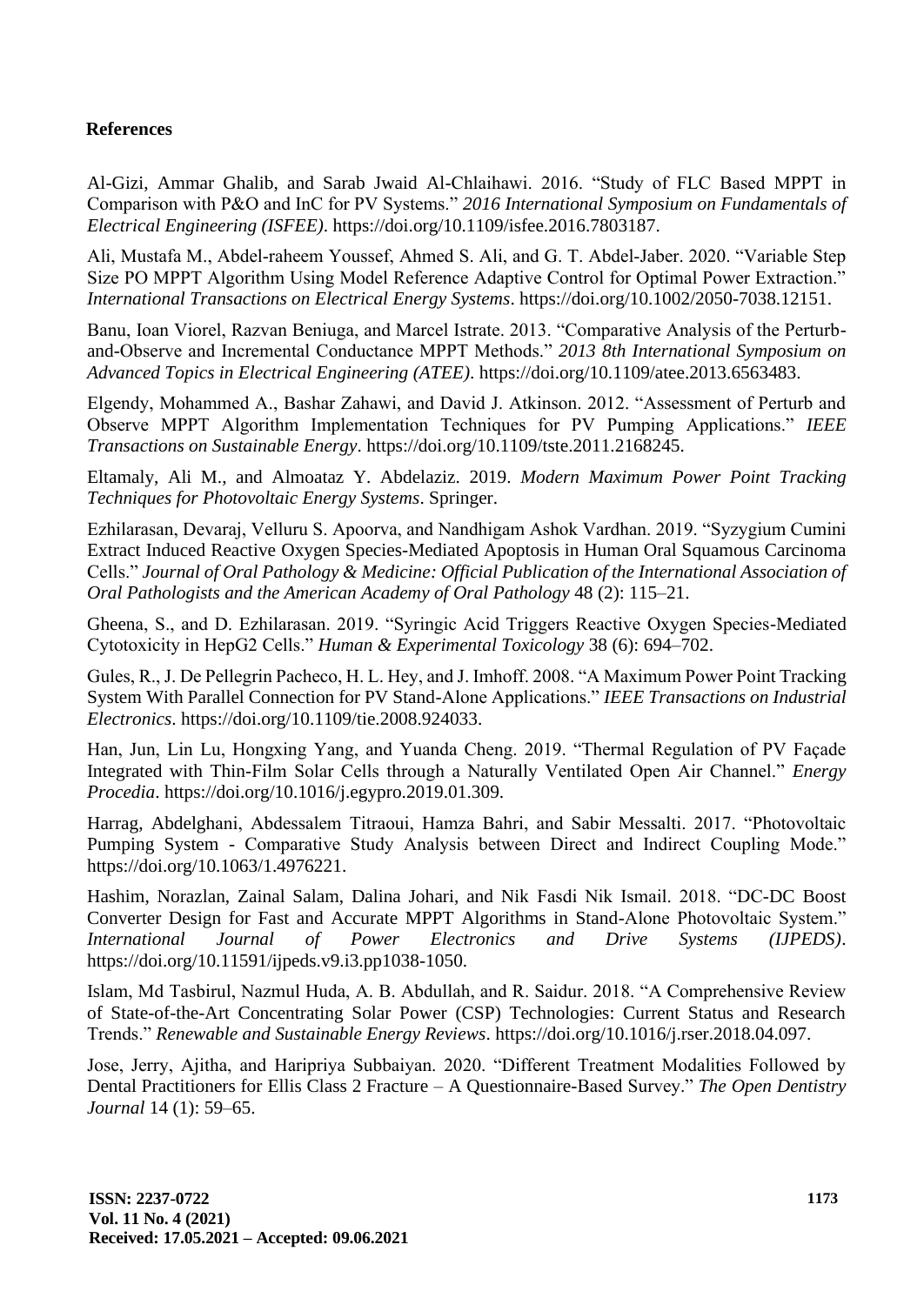Ke, Yang, Mohammed Saleh Al Aboody, Wael Alturaiki, Suliman A. Alsagaby, Faiz Abdulaziz Alfaiz, Vishnu Priya Veeraraghavan, and Suresh Mickymaray. 2019. "Photosynthesized Gold Nanoparticles from Catharanthus Roseus Induces Caspase-Mediated Apoptosis in Cervical Cancer Cells (HeLa)." *Artificial Cells, Nanomedicine, and Biotechnology* 47 (1): 1938–46.

Krishnaswamy, Haribabu, Sivaprakash Muthukrishnan, Sathish Thanikodi, Godwin Arockiaraj Antony, and Vijayan Venkatraman. 2020. "Investigation of Air Conditioning Temperature Variation by Modifying the Structure of Passenger Car Using Computational Fluid Dynamics." *Thermal Science* 24 (1 Part B): 495–98.

Kumar, Nishant, Ikhlaq Hussain, Bhim Singh, and Bijaya Ketan Panigrahi. 2018. "Framework of Maximum Power Extraction From Solar PV Panel Using Self Predictive Perturb and Observe Algorithm." *IEEE Transactions on Sustainable Energy*. https://doi.org/10.1109/tste.2017.2764266.

Liu, Li Qun, and Zhi Xin Wang. 2011. "The Combined Fuzzy and PO MPPT Method for PV Materials under Partially Shaded Conditions." *Advanced Materials Research*. https://doi.org/10.4028/www.scientific.net/amr.321.80.

Malli Sureshbabu, Nivedhitha, Kathiravan Selvarasu, Jayanth Kumar V, Mahalakshmi Nandakumar, and Deepak Selvam. 2019. "Concentrated Growth Factors as an Ingenious Biomaterial in Regeneration of Bony Defects after Periapical Surgery: A Report of Two Cases." *Case Reports in Dentistry* 2019 (January): 7046203.

Mathew, M.G., S.R. Samuel, A.J. Soni, and K.B. Roopa. 2020. "Evaluation of Adhesion of Streptococcus Mutans, Plaque Accumulation on Zirconia and Stainless Steel Crowns, and Surrounding Gingival Inflammation in Primary …." *Clinical Oral Investigations*. https://link.springer.com/article/10.1007/s00784-020-03204-9.

Mehta, Meenu, Deeksha, Devesh Tewari, Gaurav Gupta, Rajendra Awasthi, Harjeet Singh, Parijat Pandey, et al. 2019. "Oligonucleotide Therapy: An Emerging Focus Area for Drug Delivery in Chronic Inflammatory Respiratory Diseases." *Chemico-Biological Interactions* 308 (August): 206–15.

Mendez, Efrain, Alexandro Ortiz, Pedro Ponce, Israel Macias, David Balderas, and Arturo Molina. 2020. "Improved MPPT Algorithm for Photovoltaic Systems Based on the Earthquake Optimization Algorithm." *Energies*. https://doi.org/10.3390/en13123047.

Muthukrishnan, Sivaprakash, Haribabu Krishnaswamy, Sathish Thanikodi, Dinesh Sundaresan, and Vijayan Venkatraman. 2020. "Support Vector Machine for Modelling and Simulation of Heat Exchangers." *Thermal Science* 24 (1 Part B): 499–503.

Otmane, Manari, Zazi Malika, and Chtouki Ihssane. 2017. "Maximum Power Point Tracking Using Fuzzy Logic Based Controllers Compared to P&O Technique in Photovoltaic Generator." *Proceedings of the 2017 International Conference on Smart Digital Environment*. https://doi.org/10.1145/3128128.3128149.

Pakkiraiah, B., and G. Durga Sukumar. 2017. "Survey on Solar Photovoltaic System Performance Using Various MPPT Techniques to Improve Efficiency." *Computer, Communication and Electrical Technology*. https://doi.org/10.1201/9781315400624-55.

Pc, J., T. Marimuthu, and P. Devadoss. 2018. "Prevalence and Measurement of Anterior Loop of the Mandibular Canal Using CBCT: A Cross Sectional Study." *Clinical Implant Dentistry and Related Research*. https://europepmc.org/article/med/29624863.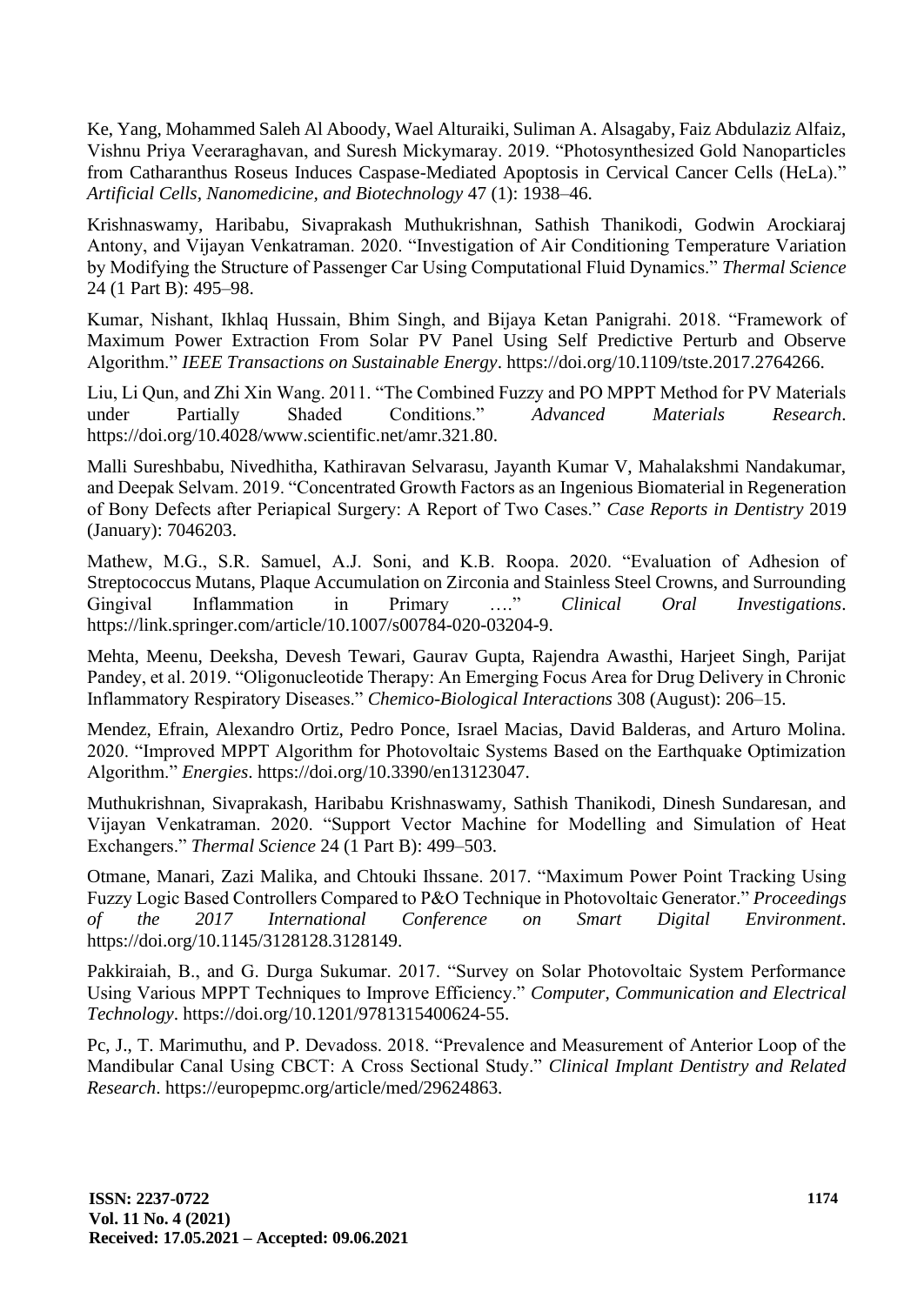Pilakkat, Deepthi, and S. Kanthalakshmi. 2020. "Single Phase PV System Operating under Partially Shaded Conditions with ABC-PO as MPPT Algorithm for Grid Connected Applications." *Energy Reports*. https://doi.org/10.1016/j.egyr.2020.07.019.

Ramadurai, Neeraja, Deepa Gurunathan, A. Victor Samuel, Emg Subramanian, and Steven J. L. Rodrigues. 2019. "Effectiveness of 2% Articaine as an Anesthetic Agent in Children: Randomized Controlled Trial." *Clinical Oral Investigations* 23 (9): 3543–50.

Ramesh, Asha, Sheeja Varghese, Nadathur D. Jayakumar, and Sankari Malaiappan. 2018. "Comparative Estimation of Sulfiredoxin Levels between Chronic Periodontitis and Healthy Patients - A Case-Control Study." *Journal of Periodontology* 89 (10): 1241–48.

Rubavathy, S. Jaanaa, S. Jaanaa Rubavathy, and P. Murugesan. 2018. "Pulse Density Modulation Based Series Resonant Inverter Fed Induction Heater System." *International Journal of Power Electronics and Drive Systems (IJPEDS)*. https://doi.org/10.11591/ijpeds.v9.i2.pp690-697.

Samuel, Melvin S., Jayanta Bhattacharya, Sankalp Raj, Needhidasan Santhanam, Hemant Singh, and N. D. Pradeep Singh. 2019. "Efficient Removal of Chromium(VI) from Aqueous Solution Using Chitosan Grafted Graphene Oxide (CS-GO) Nanocomposite." *International Journal of Biological Macromolecules* 121 (January): 285–92.

Samuel, Srinivasan Raj, Shashidhar Acharya, and Jeevika Chandrasekar Rao. 2020. "School Interventions-Based Prevention of Early-Childhood Caries among 3-5-Year-Old Children from Very Low Socioeconomic Status: Two-Year Randomized Trial." *Journal of Public Health Dentistry* 80 (1): 51–60.

Sathish, T., and S. Karthick. 2020. "Wear Behaviour Analysis on Aluminium Alloy 7050 with Reinforced SiC through Taguchi Approach." *Journal of Japan Research Institute for Advanced Copper-Base Materials and Technologies* 9 (3): 3481–87.

Sharma, Parvarish, Meenu Mehta, Daljeet Singh Dhanjal, Simran Kaur, Gaurav Gupta, Harjeet Singh, Lakshmi Thangavelu, et al. 2019. "Emerging Trends in the Novel Drug Delivery Approaches for the Treatment of Lung Cancer." *Chemico-Biological Interactions* 309 (August): 108720.

Siouane, Saima, Slaviša Jovanović, and Philippe Poure. 2018. "Service Continuity of PV Synchronous Buck/Buck-Boost Converter with Energy Storage†." *Energies*. https://doi.org/10.3390/en11061369.

Sridharan, Gokul, Pratibha Ramani, Sangeeta Patankar, and Rajagopalan Vijayaraghavan. 2019. "Evaluation of Salivary Metabolomics in Oral Leukoplakia and Oral Squamous Cell Carcinoma." *Journal of Oral Pathology & Medicine: Official Publication of the International Association of Oral Pathologists and the American Academy of Oral Pathology* 48 (4): 299–306.

Varghese, Sheeja Saji, Asha Ramesh, and Deepak Nallaswamy Veeraiyan. 2019. "Blended Module-Based Teaching in Biostatistics and Research Methodology: A Retrospective Study with Postgraduate Dental Students." *Journal of Dental Education* 83 (4): 445–50.

Venu, Harish, V. Dhana Raju, and Lingesan Subramani. 2019. "Combined Effect of Influence of Nano Additives, Combustion Chamber Geometry and Injection Timing in a DI Diesel Engine Fuelled with Ternary (diesel-Biodiesel-Ethanol) Blends." *Energy* 174 (May): 386–406.

Venu, Harish, Lingesan Subramani, and V. Dhana Raju. 2019. "Emission Reduction in a DI Diesel Engine Using Exhaust Gas Recirculation (EGR) of Palm Biodiesel Blended with TiO2 Nano Additives." *Renewable Energy* 140 (September): 245–63.